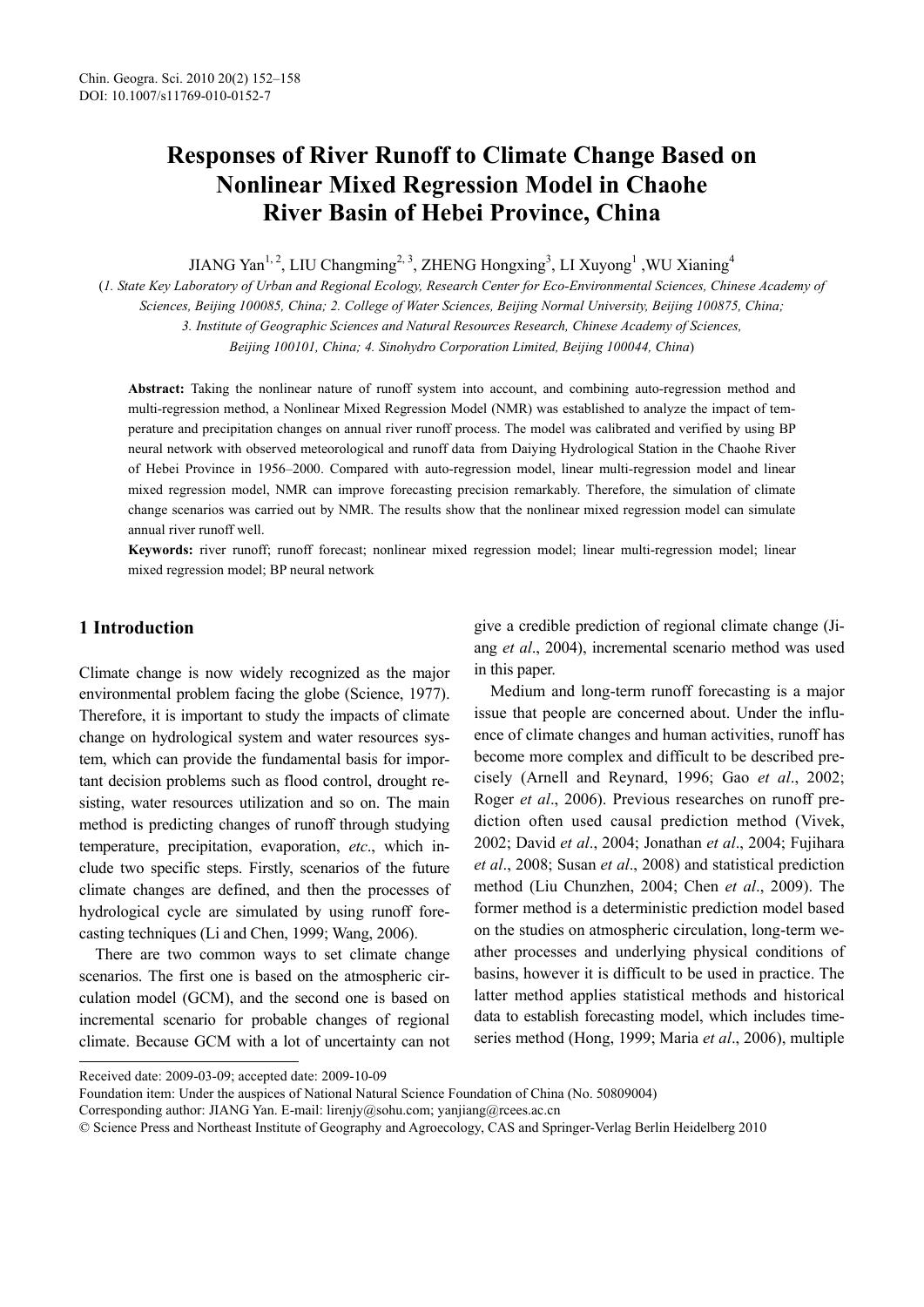regression analysis method (Jiang *et al*., 2004; Wang and Hu, 2007) and so on.

Based on the grey correlation analysis, He *et al.* (1998) presented a mid-long term forecasting method to predict spring runoff of the Manas River. Wang *et al.*  (2008) proposed a new method based on BP neural network theory and Markov theory. In order to accurately predict the runoff of the Changjiang (Yangtze) River, Yu *et al*. (2009) introduced a new model—the projection pursuit auto-regression model, in which, the prediction factors were determined by using the auto-correlation analysis technique. The time-series method has the advantage of a long forecast period, but it can not take full use of the factors that have significant impacts on the forecast, such as climate information, thus leading to the prediction uncertainty.

Wang and Huang (2003) established the correlation between runoff and precipitation, and then applied a modified BP model to daily-runoff forecasting for the Huaihe River. Wang *et al.* (2007) combined wavelet, chaos and multiple regression to predict daily runoff. Cao *et al*. (2009) firstly took Dahuofang Reservoir as the research object and used the principium of principal component analysis method to extract the comprehensive factors affecting runoff change, then simulated comprehensive factors by Logistic equation, and finally set up Dahuofang Reservoir mid-long term forecasting model by using linear multi-regression method. The linear multi-regression method takes all the factors into account, but it ignores the developmental process of the predicted element itself.

Taking the nonlinear nature of runoff system into account and according to the scenario schemes of the changes of temperature and precipitation, and for overcoming the shortcomings of the time-series analysis method and regression forecast method, this paper established a Nonlinear Mixed Regression Model (NMR) to analyze the impacts of temperature and precipitation changes on annual river runoff process, which is a practical method to be studied.

## **2 Model Building**

Supposed  $x_1, x_2, \ldots, x_s$  ( $s$ >1) are linearly independent variables, *y* is a dependent variable. If there is the following formula:  $y = b_0 + b_1x_1 + \ldots + b_sx_s + \varepsilon$ , then it is called s-linear regression model, where, *s* is the number of variables;  $b_0$ ,  $b_1$ , ...,  $b_s$  are multi-regression coefficients, and *ε* is a random error.

Auto-regression model is a common time-series model on the promotion of regression model. For time series  $\{y(t)\}\$ , if there is the formula:  $y(t) = a_0 + a_1y(t-1)$  $+ a_2y(t-2) + ... + a_{t-p}y(t-p) + \varepsilon(t)$ , then, it is called *p*-auto-regression model, where, *t* is the serial number; *p*  is the auto-regression order;  $a_0$ ,  $a_1$ , ...,  $a_{t-p}$  are auto-regression coefficients and  $\varepsilon(t)$  is a white noise sequence.

Multi-regression model and auto-regression model are two basic statistical models. Even though both the models can give a good description for many random situations, they can not give a good simulation of complex hydrological processes. For overcoming the shortcomings, it is necessary to combine the two models to form a mixed regression model. Jiang *et al*., (2004) established a linear mixed regression model to forecast annual runoff of Sanmenxia Hydrological Station, in which annual runoff was a auto-regression factor, precipitation and air temperature were regression factors.

For a system with multi-input and single output, supposed its input is  $\{x_1\}$ ,  $\{x_2\}$ , ...,  $\{x_s\}$  and output is  $\{y\}$ , a linear mixed regression model can be set up as follows:

$$
y(t) = a_0^{(0)} + a_1^{(0)}y(t-1) + a_2^{(0)}y(t-1) + \dots + a_{q_0}^{(0)}y(t-q_0) +
$$
  
\n
$$
a_1^{(1)}x_1(t) + a_2^{(1)}x_1(t-1) + \dots + a_{q_1}^{(1)}x_1(t-q_1+1) + \dots +
$$
  
\n
$$
a_1^{(s)}x_s(t) + a_2^{(s)}x_s(t-1) + \dots + a_{q_s}^{(s)}x_s(t-q_s+1) + \varepsilon(t)
$$
\n(1)

where  $y(t)$  is the output at time  $t$ ;  $a^{(0)}$ ,  $a^{(1)}$ , ...,  $a^{(s)}$  are response functions, also known as regression coefficients;  $q_0, q_1, \ldots, q_s$  are model orders,  $q_0$  is auto-regression order and  $q_1, q_2, ..., q_s$  are regression orders;  $\varepsilon(t)$  is residual.

Runoff formation process is a complexly natural phenomenon with the interaction of various factors. In different time scales, the factors impacting the change of runoff are different. But overall, without considering the situation of human activities, the main factors affecting river runoff are temperature and precipitation. Therefore, the hydrological system can be seen as a system with multi-inputs and single output. In the global background of climate change, changes of precipitation and temperature cause runoff change, and the response shows a simple linear relationship. Liu Changming (2004) revealed the nonlinear change of runoff rate with rainfall intensity at micro scale through a lot of slope rainfall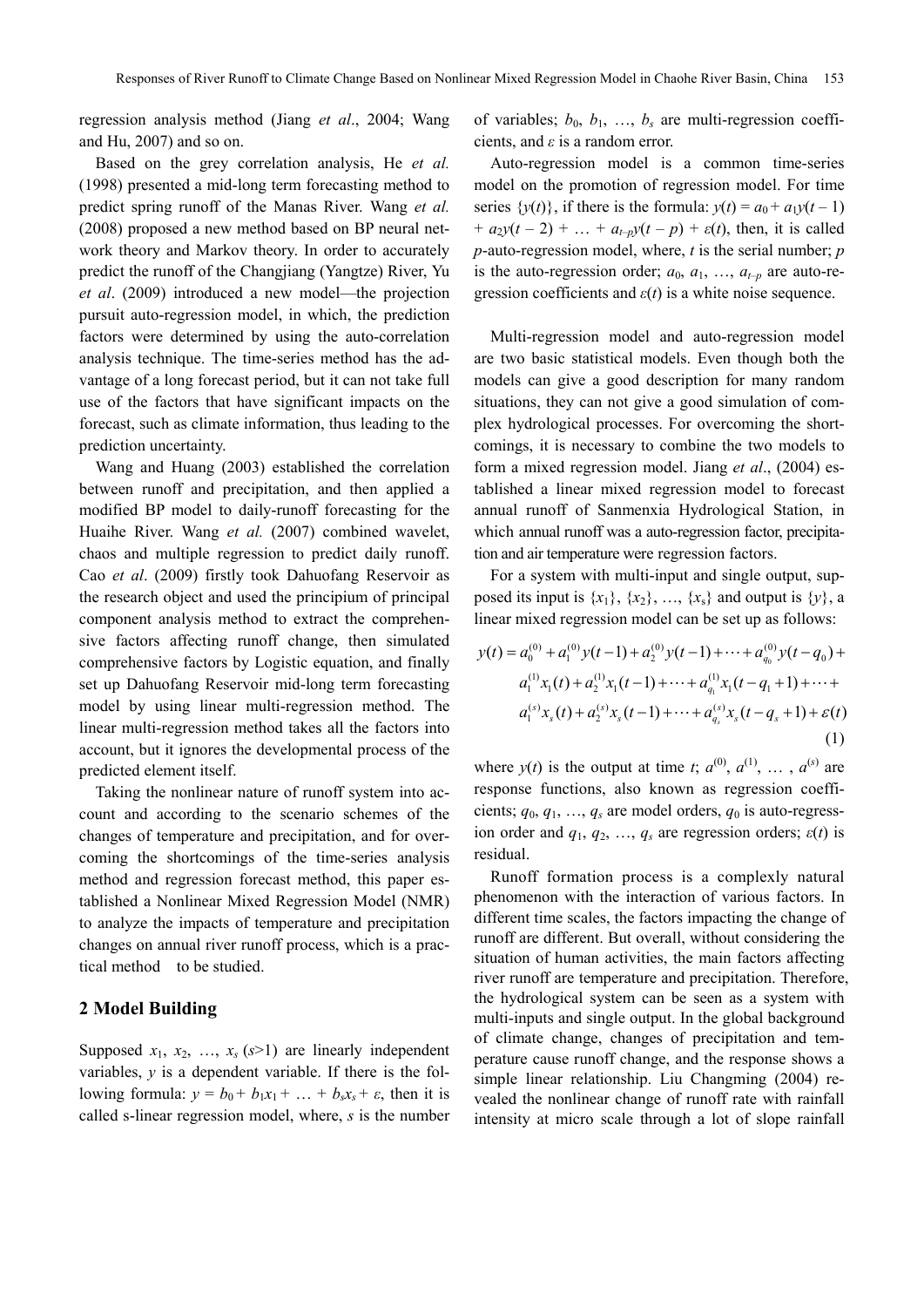experiments. At the same time, he confirmed the nonlinear relationship of annual runoff with annual precipitation and temperature at macro scale by hydrological model.

In this study, the inputs are the previous annual runoff  $\{Q(t-1), Q(t-2), \ldots, Q(t-q_0)\}\$ , precipitation  ${P(t), P(t-1), ..., P(t-q_1+1)}$ , temperature  ${T(t), T(t)}$  $-1$ , ...,  $T(t - q_2 + 1)$  and the output is annual runoff  ${Q(t)}$ . The nonlinear mixed regression model is built as follows:

$$
Q(t) = f(Q(t-1), ..., Q(t-q_0), P(t), ..., P(t-q_1+1),
$$
  
T(t), ..., T(t-q\_2+1)) + \varepsilon(t) (2)

where  $f(\cdot)$  is a mixed regression function, which is a nonlinear function;  $q_0$ ,  $q_1$ ,  $q_2$  are model orders,  $q_0$  is the auto-regression order, and  $q_1$  and  $q_2$  are regression orders; and *ε*(*t*) is residual.

## **3 Model Resolving**

#### **3.1 Order determination**

The model parameters and orders are different in different systems. There are four methods to estimate model order (Wang *et al*., 2007): auto-correlation fixedorder method (ACF) or partial auto-correlation fixed-order method (PACF), residual variance figure fixed-order method, F-test fixed-order method and the best criteria function fixed-order method. The basic idea of residual variance figure fixed-order method is to define a function, which should consider not only the error between measured value and simulated value, but also the number of model parameters. The minimum value of the function is the most appropriate order.

Supposed  $\{z\}$  is measured series,  $\{\hat{z}\}\$  is simulated series, *t* is serial number, *N* is series length, then,  $(z - \hat{z})$  is model residual and  $\sum (z(t) - \hat{z}(t))^2$ 1  $\sum_{s}^{N}( z(t) - \hat{z}(t) )$ *t*  $z(t) - \hat{z}(t)$  $\sum_{t=1}^{1} (z(t) - \hat{z}(t))^2$  is sum of square of model residual, then residual variance estimation  $\sigma_a^2$  is:

$$
\sigma_a^2 = \frac{\text{sum of sequar of model residual}}{\text{number of series} - \text{number of parameters}} \tag{3}
$$

where the number of series is  $N-q_0$  and the number of parameters is  $q_0 + q_1 + q_2$ .

The model order can be determined by the change character of  $\sigma_a^2$ . As the model order increases, the denominator decreases. In less-fit, numerator reduces fast and  $\sigma_a^2$  decreases. In over-fit, numerator reduces slowly and  $\sigma_a^2$  increases. We choose the lowest point of  $\sigma_a^2$  as an optimal order of the model.

## **3.2 Parameters estimation**

According to Kolmogorov theorem, any time series can be seen as a nonlinear input-output system approximately. Because neural network has the ability to approximate any nonlinear mapping through network training, we adopt neural network to solve the nonlinear function in Equation (2).

Set 
$$
\{(x(t), y(t)) | x \in R^m, y \in R^n, t = 1, 2, \dots, N\}
$$
 are N

sample sets, where *R* is mapping space, *m* and *n* are the dimensions of variable *x* and *y*, respectively. For discrete space sequence, neural network can achieve the nonlinear mapping from the input to the output, that is, it can find some kinds of mapping *f* subjected to  $R^m \rightarrow R^n$ . Supposed  $x_i(t)$  is the input sample *i* at time *t*;  $\hat{y}_k(t)$  is the output sample  $k$  at time  $t$ ;  $w_{ij}$  is the weight from the node *i* in the input layer to the node *j* in the hidden layer;  $v_{ik}$  is the weight from the node *j* in the hidden layer to the node *k* in the output layer;  $\theta$ <sup>*j*</sup> is the threshold of the node *j* in the hidden layer; *γk* is the threshold of the node *k* in the output layer. Then the neural network model can be expressed as:

$$
\hat{y}_k(t) = f\left(\sum_{j=1}^u v_{jk} \times j\left[\sum_{i=1}^m w_{ij} x_i(t) + \theta_j\right] + \gamma_k\right)
$$
\n
$$
(k = 1, 2, ..., n; t = 1, 2, ..., N)
$$
\n(4)

where *f* is the sigmoid function,  $f(x) = 1/(1 + e^{-x})$ ;  $\varphi$  is the activation function from the input layer to the hidden layer. Supposed the total error  $(E)$  is less than  $\varepsilon$ , that is,  $\left[ y_k(t) - \hat{y}_k(t) \right]^2$  $\frac{1}{2}\sum_{t=1}^p\sum_{k=1}^n\bigl[y_k(t)-\hat{y}_k(t)\bigr]^2\leq\varepsilon.$  $\sum_{t=1}$   $\sum_{k=1}$   $\sum_{k}$   $\binom{k}{t}$   $\sum_{k}$  $E = \frac{1}{2} \sum \sum [y_k(t) - \hat{y}_k(t)]^2 \leq \varepsilon$  $=\frac{1}{2}\sum_{t=1}^{N}\sum_{k=1}^{N} [y_k(t) - \hat{y}_k(t)]^2 \leq \varepsilon$ . We use optimization algorithm to resolve the network. If *E* is less than *ε*, the

network training is completed.

## **4 Model Forecasting**

According to the above model structure, a runoff forecast model was set up using data of annual precipitation, annual temperature and annual runoff from Daiying Hydrological Station in Hebei Province, China in 1956–2000. The first 37-year data were used as training samples and the last 8-year data as verified samples.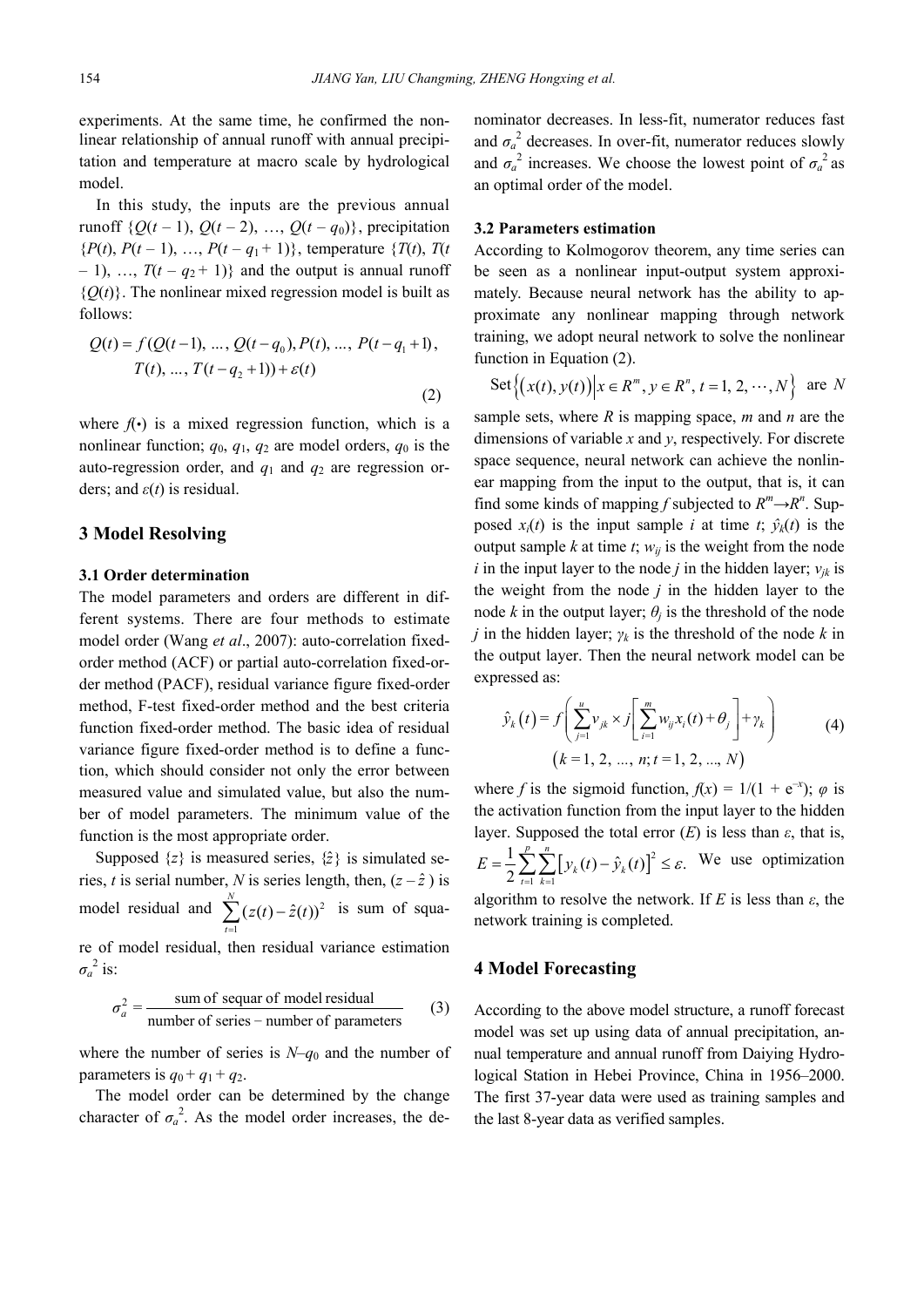#### **4.1 Study area**

The Chaohe River Basin (40°20′–41°27′N, 116°87′–117° 34′E) was chosen as a study area. The river flows past Fengning County and Luanping County of Hebei Province, China, and flows into the Miyun Reservoir after converging with its tributary of the Andaomuhe River. The area of the basin is  $4787 \text{ km}^2$ , and the length of the river is about 170 km. The elevation of the basin is between 200 m and 2 194 m, with an average elevation of 851 m. The average longitudinal gradient is 8.4‰. Daiying Hydrological Station is a control station for the Chaohe River Basin. The area of catchment upstream from the control section is 4 701  $km^2$ , which accounts for 99.9% of Chaohe River Basin. The climate of the study area belongs to the temperate continental monsoon climate. It is cold and dry in winter, and rainy and hot in summer. And it is also characterized by great diurnal temperature amplitude, frequent strong winds and long sunshine hours. The average annual temperature is 5℃–8℃, and the maximum is 41.5℃ and the minimum is –29.5℃. The average annual precipitation is 528 mm, of which 70%–80% happens in flood season between June and September. Moreover, the interannual variation of precipitation is greater, with a maximum being 2.3 times as much as the minimum. The average annual evaporation is 916 mm, and the aridity index is 1.73. The average annual runoff flow is  $18.04 \times 10^9$  m<sup>3</sup>, and the annual average runoff depth is 74.7 mm.

#### **4.2 Data handling**

At first, data are standardized to eliminate dimensionless. Set the mean and variance of the original sequence  $\{x\}$ are  $\bar{x}$  and  $\sigma$ , then the standardized sequence  $\{y\}$  can be expressed as:

$$
y = (x - \overline{x})/\sigma \tag{5}
$$

Because neural network uses s-shaped function in range of [0, 1] as the transfer function, the standardized data need to be normalized to improve the accuracy of prediction. In this paper, we normalize the data to range [0.1, 0.9], and the normalized formula is:

$$
y' = 0.1 + 0.8(y - y_{\min})/(y_{\max} - y_{\min})
$$
 (6)

where  $\{y'\}\$ is the normalized series, and  $y_{\text{max}}$  and  $y_{\text{min}}$  are the maximum and minimum of data, respectively.

Then the predicted data need to be restituted. The reductive formula is:

$$
x = \overline{x} + \sigma \left[ y_{\min} + 1.2 (y' - 0.1) (y_{\max} - y_{\min}) \right]
$$
 (7)

#### **4.3 Determination of model parameters**

Given different auto-regression orders and regression orders in the nonlinear mixed regression model (Equation (2)), the fixed-order formula (Equation (3)) is used to calculate residual variance of the normalized data. The results are shown in Table 1.

Table 1 Calculated results of residual variance

| No.            | Order<br>$(q_0, q_1, q_2)$ | Sum of squares of<br>residual | Residual variance<br>$(\sigma_a^2)$ |  |  |  |
|----------------|----------------------------|-------------------------------|-------------------------------------|--|--|--|
| $\mathbf{1}$   | (1, 1, 1)                  | 0.7087                        | 0.0173                              |  |  |  |
| $\overline{2}$ | (1, 1, 2)                  | 0.6581                        | 0.0165                              |  |  |  |
| 3              | (1, 1, 3)                  | 0.6486                        | 0.0166                              |  |  |  |
| 4              | (1, 2, 1)                  | 0.6648                        | 0.0166                              |  |  |  |
| 5              | (1, 3, 1)                  | 0.6541                        | 0.0168                              |  |  |  |
| 6              | (2, 2, 2)                  | 0.5623                        | 0.0148                              |  |  |  |
| 7              | (3, 2, 2)                  | 0.5568                        | 0.0150                              |  |  |  |
| 8              | (3, 3, 2)                  | 0.5210                        | 0.0153                              |  |  |  |
| 9              | (3, 3, 3)                  | 0.5076                        | 0.0154                              |  |  |  |

From Table 1, we can see that when both the auto-regression order and regression order are 2, we can get the smallest residual variance. Therefore, the factors affecting future runoff include precipitation, temperature, as well as pre-precipitation, pre-temperature and pre-runoff. According to Kolmogorov theorem, we determine the nodes of hidden layer of the BP neural network model 13 and select the network structure [6, 13, 1] to forecast annual runoff.

In BP neural network, we select tansig function as activation function of hidden layer and logsig function as activation function of output layer. Traingdx function is used to train network. Acceptable error, a maximum number of iteration and study efficiency are set 0.01, 5000 and 0.1, respectively.

#### **4.4 Analyses of forecasting results**

In this paper, we use BP neural network to calibrate nonlinear mixed regression model and get the weights and threshold, with the first 37-year data, starting from 1956. Then the last 8-year data are used to verify the accuracy of the model. The simulation results show that water balance error can be controlled in the allowed range (no more than 5%), and the model efficiencies in the periods of calibration and verification are 0.82 and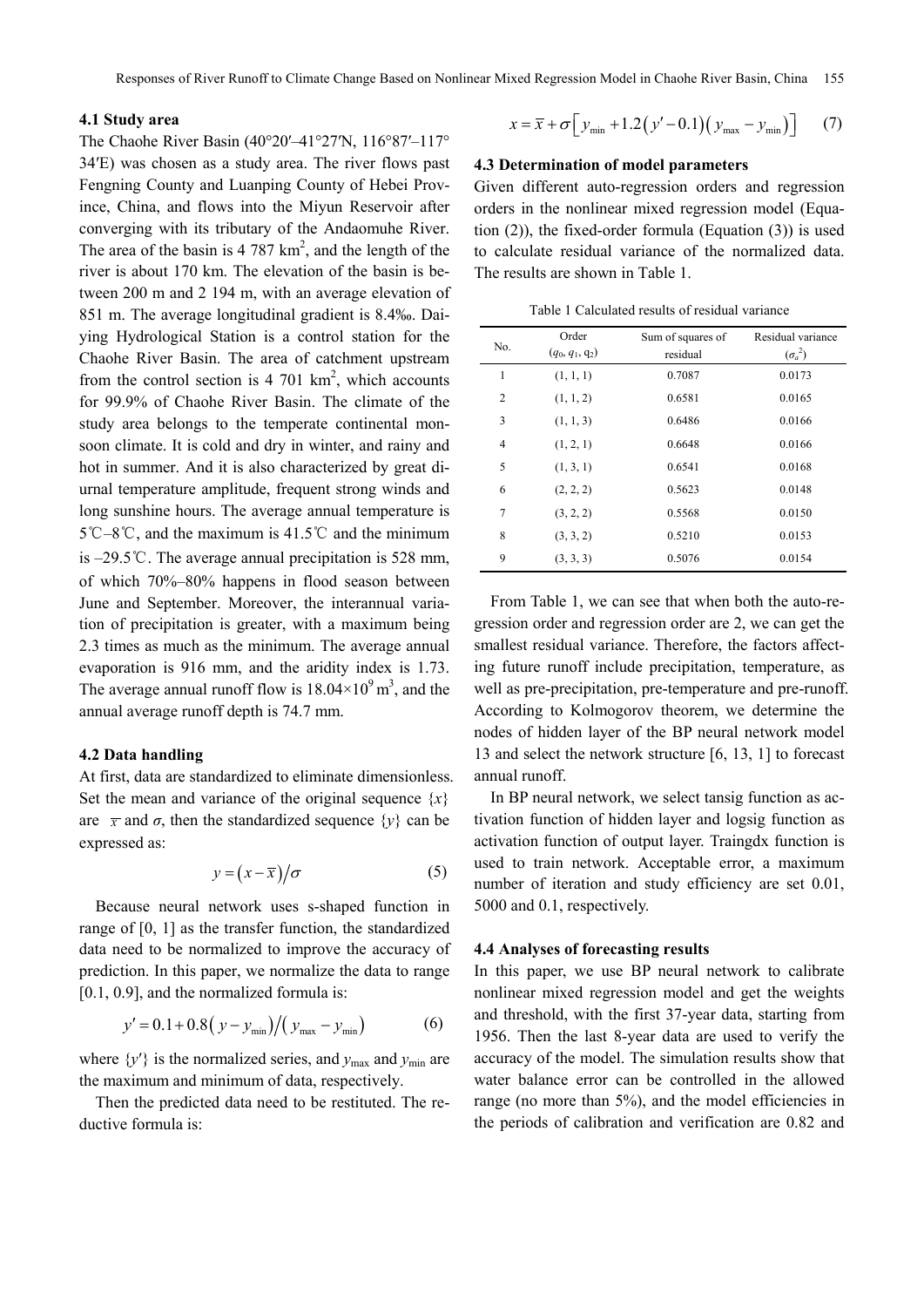0.76, respectively (Table 2). The results indicate that the nonlinear mixed regression model can forecast annual runoff effectively.

Table 2 Simulating results for Daiying Hydrological Station in periods of calibration and verification

| Period    | Observed<br>annual runoff<br>$(\times 10^6 \,\mathrm{m}^3)$ | Simulated<br>annual runoff<br>$(\times 10^6 \,\mathrm{m}^3)$ | Relative<br>error<br>$(\%)$ | Model<br>efficiency |
|-----------|-------------------------------------------------------------|--------------------------------------------------------------|-----------------------------|---------------------|
| 1958-2000 | 273                                                         | 265                                                          | $-2.87$                     | 0.81                |
| 1958-1992 | 275                                                         | 268                                                          | $-2.26$                     | 0.82                |
| 1993–2000 | 264                                                         | 251                                                          | $-4.59$                     | 0.76                |

Figures 1–4 show the runoff simulating results and the scatter plots in the period of calibration and verification, respectively. From these figures, we can see that whether in the period of calibration or verification, the errors between predicted runoff and observed runoff are small. Therefore, we can arrive at the result that the proposed method can simulate the observed runoff and has good prediction performance.



Fig. 2 Scatter plot in the period of verification

 To evaluate the superiority of Nonlinear Mixed Regression Model (NMR), Auto-regression Model (AR), Multi-Regression Model (MR) and Linear Mixed Regression Model (LMR) are used for comparison for the same numerical example. From Table 3 we can see that the NMR based on BP neural network has the highest forecasting qualified ratio 75%. And at the same time, it



Fig. 3 Runoff simulating results in the period of calibration



has the smallest relative error. The proposed method reduces the scope of error variation and has more stable forecasting and high precision. Therefore, it is efficient and effective for annual runoff forecast and can provide more scientific basis for the development of hydroelectric power generation plans.

## **5 Scenario Simulation**

In order to provide reliable hydrological data for hydraulic engineering, this paper researches the future annual runoff change of Daiying Hydrological Station under the global climate change. The average annual temperature, precipitation and runoff of the station were 6.73℃, 474.29 mm and  $273 \times 10^6$  m<sup>3</sup> in 1958–2000. For analyzing the impact of precipitation and temperature changes on runoff, according to climate change trends of recent decades, we use scenario method to forecast runoff in condition of temperature changes of  $\pm 1^{\circ}C$ ,  $\pm 2^{\circ}C$  and  $\pm 3^{\circ}C$ , and precipitation changes of  $\pm 20\%$ ,  $\pm 40\%$ ,  $\pm 60\%$ ,  $\pm 80\%$  and  $\pm 100\%$ . The results are shown in Table 4.

As seen from Table 4, when the precipitation remains unchanged, if the temperature increases 1℃, 2℃ and 3℃, the average annual runoff will reduce by 6.83%, 13.53% and 21.23%, respectively. In contrast, when the temperature remains unchanged, if the precipitation decreases by 20%, 40%, 60% and 80%, the average annual runoff will decrease by 44.76%, 56.00%, 74.55% and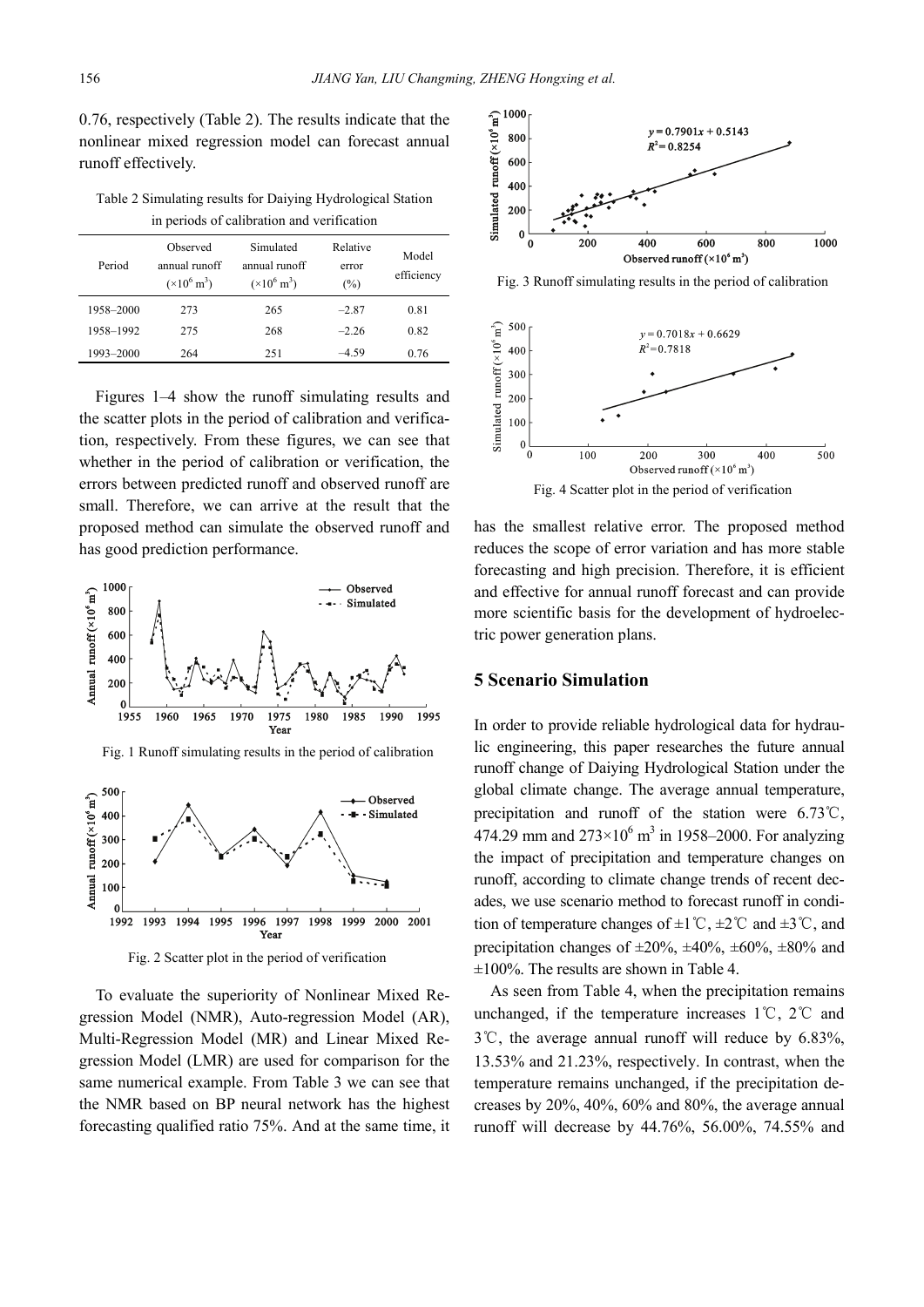Table 3 Comparison of AR, MR, LMR and NMR

| Year            | Observed annual runoff<br>$(\times 10^6 \,\rm m^3)$ | Simulated annual runoff $(\times 10^6 \text{ m}^3)$ |           |            |            | Relative error $(\% )$ |          |            |            |
|-----------------|-----------------------------------------------------|-----------------------------------------------------|-----------|------------|------------|------------------------|----------|------------|------------|
|                 |                                                     | AR                                                  | <b>MR</b> | <b>LMR</b> | <b>NMR</b> | AR                     | MR       | <b>LMR</b> | <b>NMR</b> |
| 1993            | 208                                                 | 207                                                 | 158       | 178        | 304        | $-0.48$                | $-24.03$ | $-14.42$   | 46.15      |
| 1994            | 444                                                 | 272                                                 | 260       | 266        | 385        | $-38.74$               | $-41.44$ | $-40.09$   | $-13.29$   |
| 1995            | 231                                                 | 371                                                 | 299       | 280        | 228        | 60.61                  | 29.44    | 21.21      | $-1.30$    |
| 1996            | 345                                                 | 141                                                 | 370       | 371        | 304        | $-59.13$               | 7.25     | 7.54       | $-11.88$   |
| 1997            | 193                                                 | 361                                                 | 092       | 162        | 228        | 87.05                  | $-52.33$ | $-16.06$   | 18.13      |
| 1998            | 416                                                 | 179                                                 | 514       | 506        | 324        | $-56.97$               | 23.56    | 21.63      | $-22.12$   |
| 1999            | 150                                                 | 384                                                 | 83        | 120        | 128        | 156.00                 | $-44.67$ | $-20.00$   | $-14.67$   |
| 2000            | 123                                                 | 115                                                 | 88        | 91         | 108        | $-6.50$                | $-28.46$ | $-26.02$   | $-12.20$   |
| Qualified ratio |                                                     |                                                     |           |            |            | 25.00                  | 12.50    | 50.00      | 75.00      |

| Table 4 Annual runoff change under climate change (%) |  |  |  |
|-------------------------------------------------------|--|--|--|
|-------------------------------------------------------|--|--|--|

|                                   | Precipitation change $(\% )$ |          |          |          |          |              |       |        |        |        |        |
|-----------------------------------|------------------------------|----------|----------|----------|----------|--------------|-------|--------|--------|--------|--------|
| Temperature change $({\degree}C)$ | $-100$                       | $-80$    | $-60$    | $-40$    | $-20$    | $\mathbf{0}$ | 20    | 40     | 60     | 80     | 100    |
| $-3.0$                            | $-100$                       | $-84.64$ | $-61.46$ | $-42.27$ | $-25.12$ | 21.12        | 67.58 | 113.93 | 160.28 | 206.62 | 252.79 |
| $-2.0$                            | $-100$                       | $-86.67$ | $-65.91$ | $-46.91$ | $-31.65$ | 14.05        | 60.29 | 106.02 | 151.56 | 197.35 | 242.70 |
| $-1.0$                            | $-100$                       | $-88.40$ | $-70.18$ | $-51.73$ | $-38.35$ | 9.15         | 53.27 | 98.65  | 143.37 | 188.17 | 233.07 |
| $\mathbf{0}$                      | $-100$                       | $-90.93$ | $-74.55$ | $-56.00$ | $-44.76$ | $-0.52$      | 46.35 | 88.65  | 134.56 | 178.53 | 222.79 |
| 1.0                               | $-100$                       | $-93.39$ | $-78.73$ | $-60.19$ | $-50.65$ | $-6.83$      | 39.22 | 81.02  | 126.01 | 169.44 | 212.97 |
| 2.0                               | $-100$                       | $-95.84$ | $-82.64$ | $-64.73$ | $-56.05$ | $-13.53$     | 32.19 | 73.83  | 116.63 | 160.81 | 203.34 |
| 3.0                               | $-100$                       | $-97.93$ | $-86.56$ | $-69.37$ | $-60.58$ | $-21.23$     | 25.12 | 66.92  | 107.91 | 151.35 | 194.25 |

90.93%, respectively; and if precipitation increases by 20%, 40%, 60%, 80% and 100%, the average annual runoff will increase by 46.35%, 88.65%, 134.56%, 178.53% and 222.79%, respectively.

Therefore, we can arrive at the following conclusions. The annual runoff has a different percentage of increase or decrease with the temperature changing. If temperature increases, the annual runoff will decrease. In contrast, if temperature decreases, the annual runoff will increase. The reason is that temperature rising increases evaporation. Changes of precipitation also influence changes of annual runoff. If precipitation increases, the annual runoff will increase, and the increase rate of runoff is larger than that of precipitation. In contrast, if precipitation decreases, the annual runoff will decrease. Similarly, the decrease rate of runoff is smaller than that of precipitation.

### **6 Conclusions**

In this paper, Nonlinear Mixed Regression Model (NMR) was established by taking the nonlinear nature of runoff system into account, and combining auto-regression

method and multi-regression method, to analyze the impact of temperature and precipitation changes on annual river runoff process. The model was calibrated and verified by using BP neural network with observed meteorological and runoff data from Daiying Hydrological Station on the Chaohe River of Hebei Province in 1956–2000. Model efficiency in the periods of calibration and verification is 0.82 and 0.76, respectively. The results indicate that the proposed model can forecast annual runoff effectively. Comparing with auto-regression model, linear multi-regression model and linear mixed regression model, NMR can remarkably improve forecasting precision. Moreover, NMR was used to forecast runoff of Daiying Hydrological Station in the Chaohe River Basin under a variety of climate changes. The scenario simulation results show that NMR method can overcoming the disadvantages of AR and MR, and can give full consideration to the nonlinear relationship of hydrological processes. Because the study area is a typical arid region in the northern China, the proposed model has important practical value for water resources research in arid regions, which also needs to be further studied.